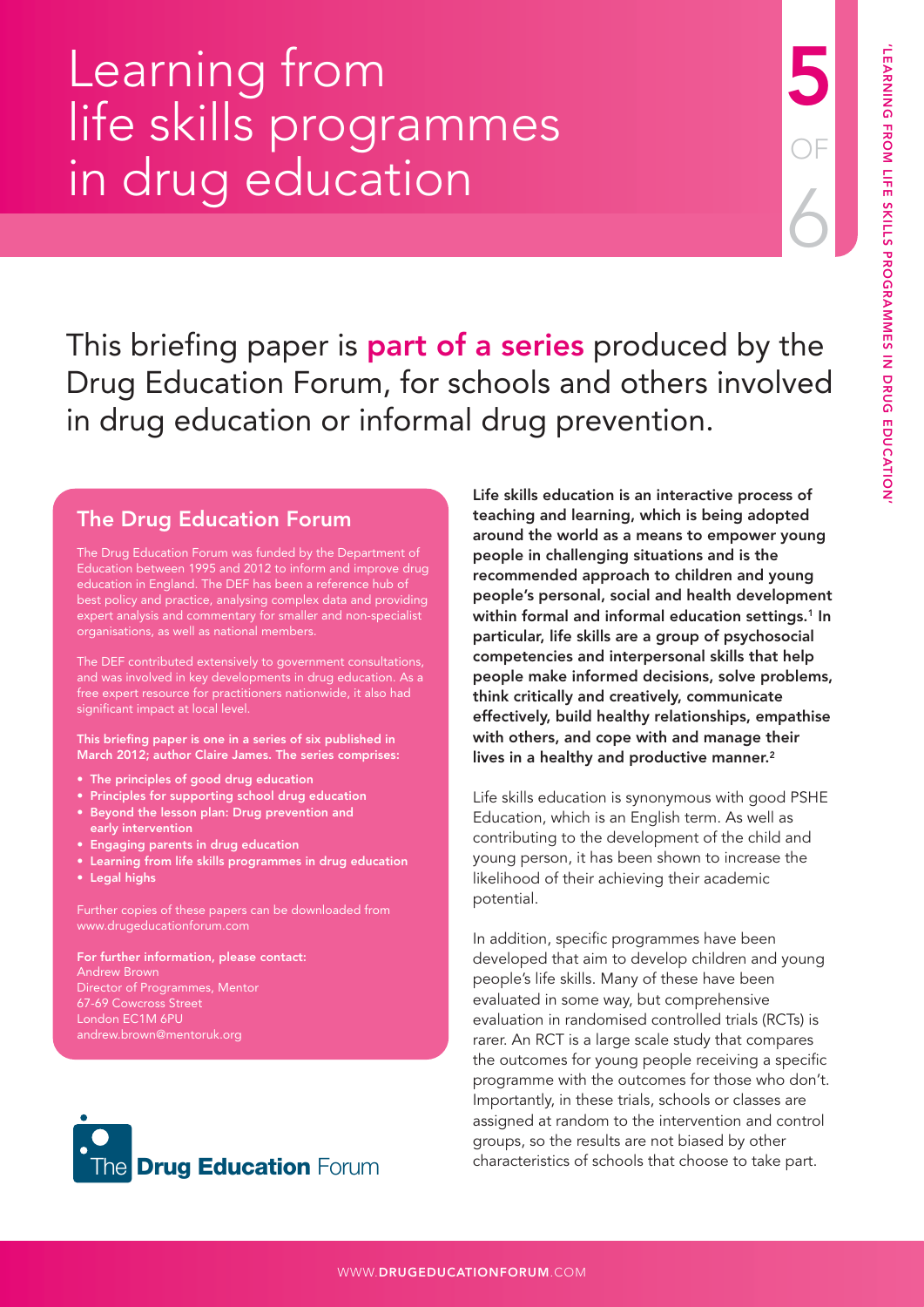This paper focuses on two similar programmes, Life Skills Training and Unplugged, which have shown to be effective in RCTs at reducing drug use among young people. Many of the elements described below are shared with other programmes, but these two were chosen because of their strong evidence base.

Life Skills Training has been developed over three decades in the United States and is now widely used there. There are several programmes available. The elementary school and middle school programmes each take place over three years and are approximately equivalent to Key Stages 2 and 3 in the English and Welsh system. Shorter programmes are also available for older students. As yet, Life Skills Training has not been licensed for use in the UK.

## Life Skills Training: the evidence

Life Skills Training has been extensively evaluated in a series of studies. In a trial of the elementary school programme (KS2), children who had taken part were almost two thirds less likely to have smoked in the past year (61%) and a quarter less likely to have drunk alcohol.<sup>3</sup> Age of initiation is significantly related to later adverse outcomes for both smoking and drinking.

Effects of the programme can last several years. Three years after finishing the middle school programme (KS3), young people's monthly smoking was reduced by 18-21% and pack-aday smoking by 17-25%. Drunkenness was reduced 15-18%. The reduction was greater in a subgroup who received 60% or more of the full programme.4

Unplugged is a programme for students aged 12- 14. It was developed by the European Commission and evaluated in seven European countries during 2004/05. Unplugged has also not yet been trialled in the UK, but an English translation of the materials is freely available online (see Resources section).

# Unplugged: the evidence

The EU-Dap study of the Unplugged programme was conducted simultaneously across seven European countries: Austria, Belgium, Germany, Greece, Italy, Spain and Sweden, covering 143 schools.

Three months after completing the programme, the young people who had taken part in the programme were around 30% less likely to smoke daily compared to the control group, they were 28% less likely to have been drunk in the past month, and there was a 31% reduction in frequent drunkenness.5 Fifteen months after programme completion, there were still significant differences from the control group: around 20% fewer said they had been drunk in the past month; 38% fewer were drunk frequently; and 26% fewer used cannabis frequently.<sup>6</sup>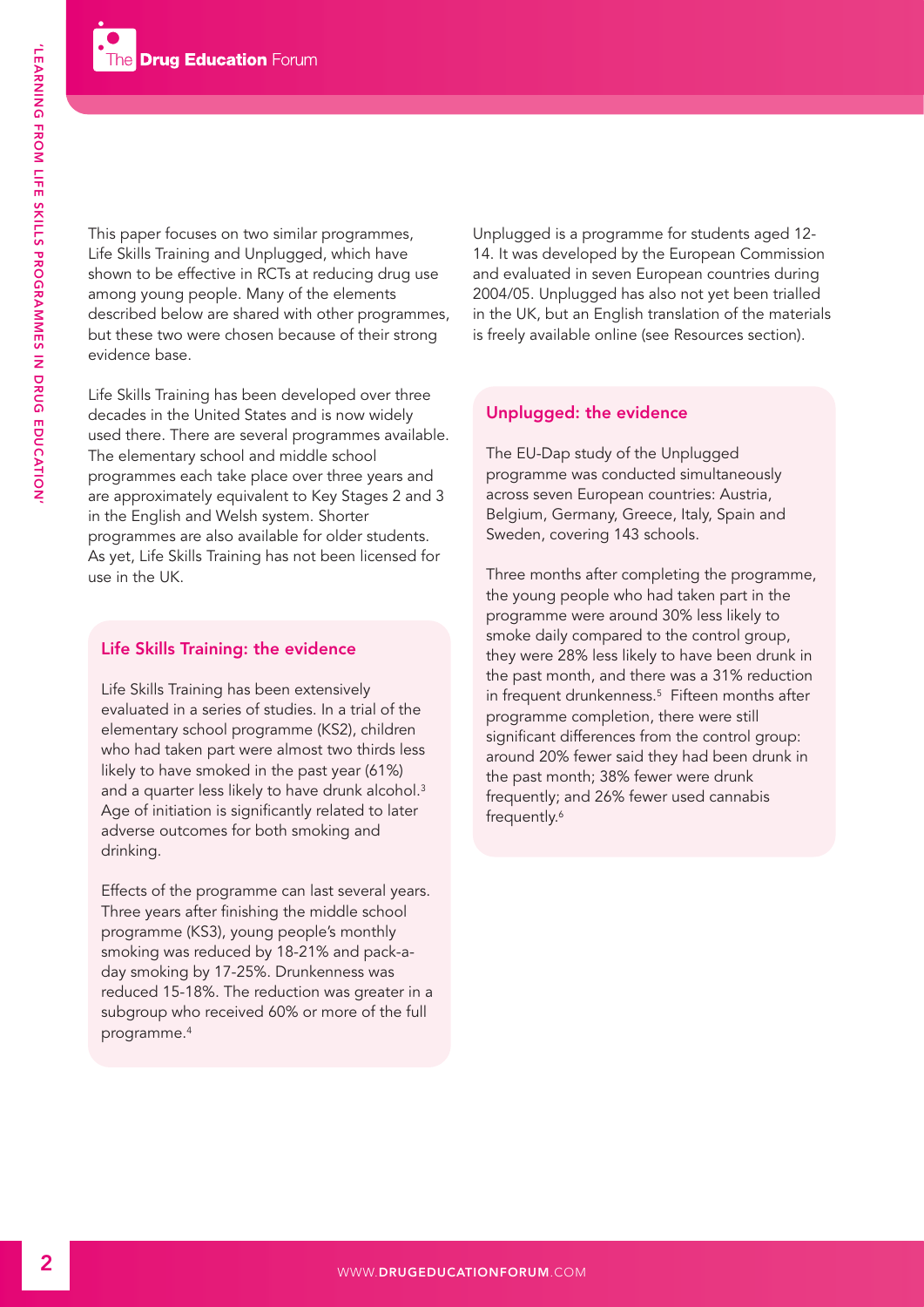## Life skills in relation to drug use

We now have a good idea of the factors that may predispose young people to use drugs (including alcohol and cigarettes) earlier and in more harmful ways or make such use less likely.

- **Environment.** This includes poverty and whether there is a local culture of drug use or drug-using role models among peers and adults.
- Family. Good relationships with parents who set boundaries and are involved in young people's lives protect against drug misuse.
- Beliefs about drugs. Are they seen as 'adult', conferring status, dangerous, against religious values, or normal?
- Personality. Those who are stressed or depressed, impulsive, or inclined to risk-taking are more likely to develop harmful drug use.
- **Education.** Good relationships with teachers, motivation to do well and actual school performance are all protective factors.

These relate to the reasons why young people start using drugs, which might be out of curiosity or boredom, to join in with friends, to assert independence from 'adult' values or to gain status. Beyond experimentation, young people may use drugs to relax, bond with friends, boost confidence, or deal with stress or negative emotions. These different motivations affect the chance of developing harmful patterns of use.

From this it can be seen that knowledge about the effects of drugs is at best a minor factor in young people's decision-making. Nor will advice on resisting peer pressure be a failsafe route to drug avoidance. Programmes that cover a broad range of life skills can help young people in different ways depending on their differing needs and risk factors, for example, being more confident in social situations without relying on alcohol; considering decisions more carefully; assertiveness to avoid getting drawn into situations they are uncomfortable with; improving relationships with parents through better communication; or focusing on long-term goals and aspirations while avoiding behaviour that may compromise these ambitions.

Set out below are some of the main skills developed by programmes such as Unplugged and Life Skills Training. The three categories are those defined by the WHO: the first two focus on social influences, while the third deals with internal values, motivation and coping skills. Although the programmes are structured so that they usually focus on one particular skill or knowledge area in each lesson, any activity will usually draw on multiple skills. Skills will sometimes be applied to more general situations, but a significant proportion of the course content relates to drugs, and reinforces the knowledge element of the programmes.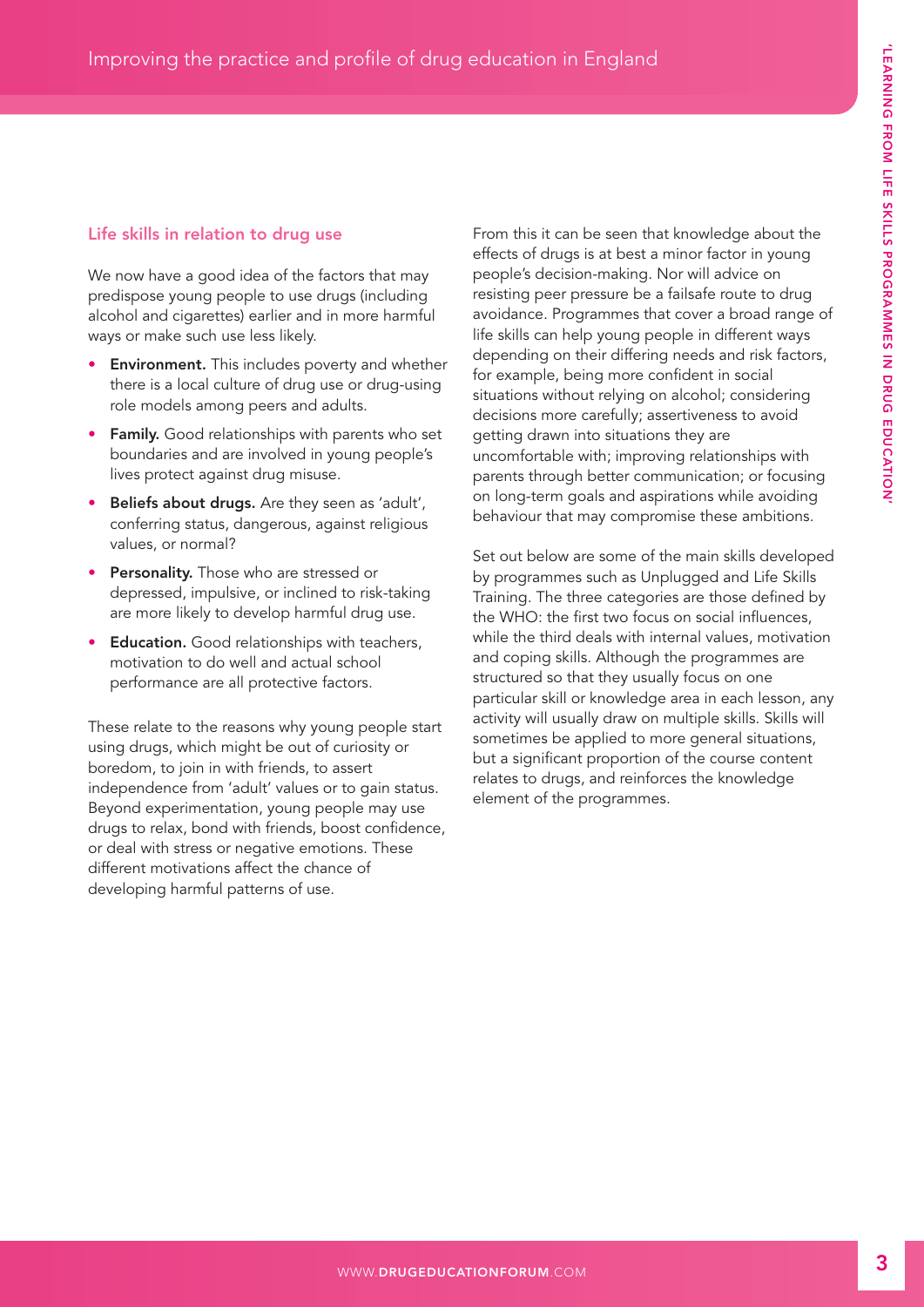# Decision-making and critical thinking skills

In general, critical thinking questions assumptions. It involves considering about the reliability of different sources of information. Regarding drugs, young people are encouraged to think about the accuracy of media portrayals of alcohol, tobacco and illegal drugs; and reconsider their own assumptions about the norms of behaviour amongst their peers.

The media present aspirational images of drinking: a marker of masculine identity, cementing male friendships; for women it is seen to be about glamour and celebrity. Alongside this, negative stories about young people's drinking or the dangers of drugs may not glamorise this behaviour, but can perpetuate myths. Understanding the way the media works in general, and the power of advertising in particular, can help young people see beyond the concept of drug use as a lifestyle statement.

Closer to home, young people tend to overestimate the amount of drug use among their peers and also the extent to which others see this as acceptable. This can encourage drug use and reinforce the idea that certain behaviours are 'normal' and necessary to fit in. A key aim of life skills programmes is to correct these misperceptions. Unplugged, for example, asks students to estimate the proportion of 15-18 year olds using different drugs (importantly this is an older age group, one that the younger adolescents taking part in the programme will often want to emulate). They are then given the correct figures to discuss.

More information about social norms is available from the Social Norms Guidebook, listed in the Resources section of this paper, in particular using a school questionnaire to establish the extent of actual drug use among peers and so challenge any misconceptions.

Decision-making involves identifying different solutions to problems through creative thinking and evaluating the possible consequences of these solutions. Students can work together to explore solutions to case studies that are relevant to their own lives.

## Communication and interpersonal skills

The need for belonging is part of our physiological wellbeing and belonging helps us feel safe. Human beings want and need to feel part of a group and will adapt to the group's social norms. Peer influence and social conformity can have both positive and negative effects. These programmes aim to help young people build the social skills, such as effective communication, assertiveness, empathy and active listening, that can help make and keep positive relationships, while feeling confident about asserting their own values and decisions. Enabling open communication about issues associated with drug use and improving negotiation skills also has the potential to improve relationships with parents.

Direct peer pressure has sometimes been overestimated as a route to drug use – the 'just say no' approach. However, for people of all ages, the ability to be assertive but not confrontational is a valuable life skill. It can be useful in situations involving drugs and alcohol, either to be able to 'say no' altogether, or to manage use and stay within self-defined limits of what is safe and responsible. Young people are encouraged to think about how much one's behaviour can be modified by being in a group and develop respect for each other's individual differences as well as characteristics shared within a group.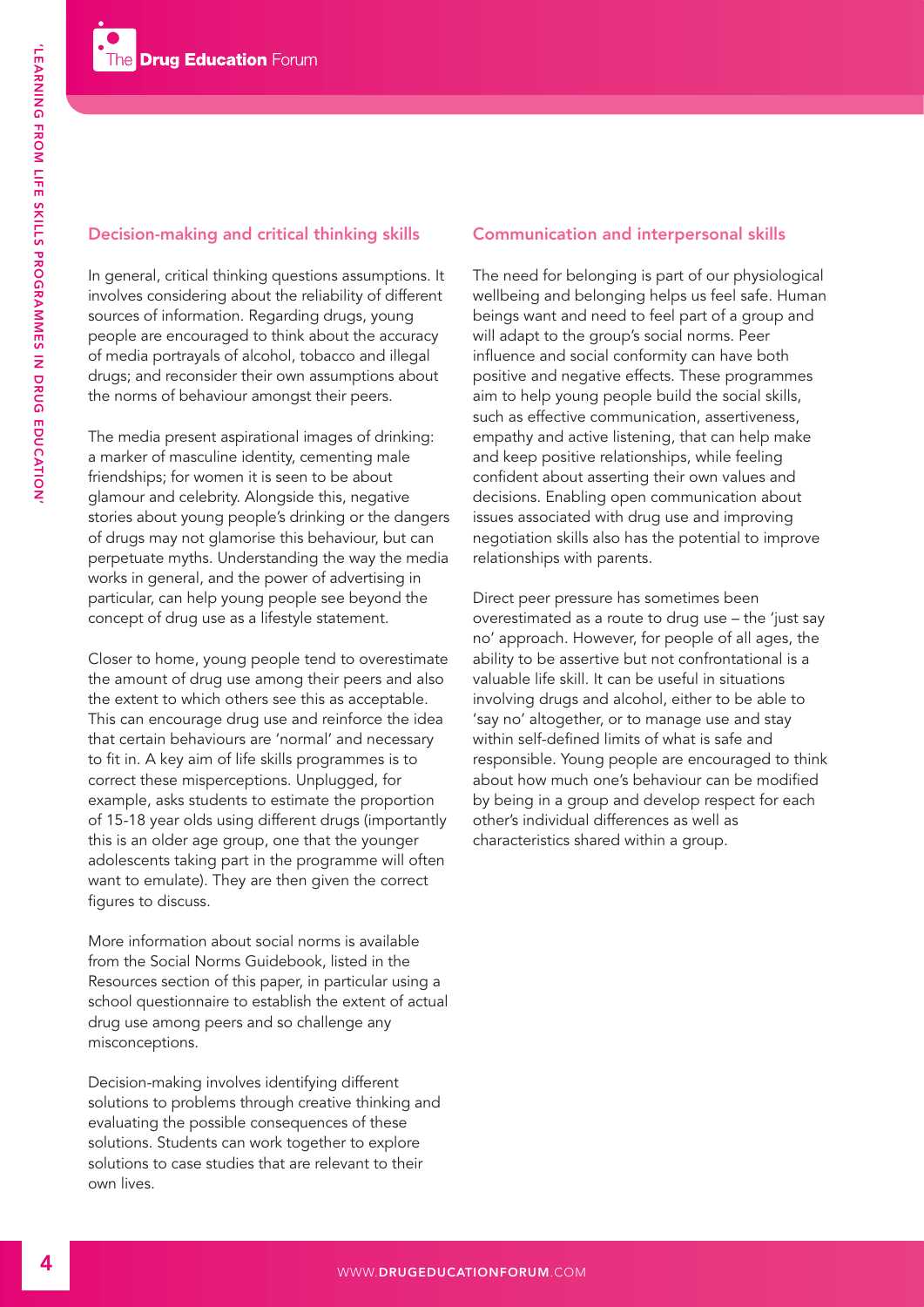# Coping and self-management skills

One protective factor against drug misuse is the extent to which young people believe that they can make a difference in the world and effect change. This helps give them the motivation to work towards long-term goals, for example achievement in education or sport. Their experiences in school so far will have affected whether they have this sense of control over their environment and outcomes. Life skills programmes can help young people learn how to set appropriate goals in their lives and break these down into short-term objectives to make them achievable, increasing their sense of agency in their lives.

Drugs may be used as a coping mechanism to deal with stress and negative emotions. These programmes aim to increase young people's awareness of their own strengths and weaknesses. Students learn about healthy coping strategies for dealing with difficult situations, and emotions like anxiety and anger.

# Effective learning in life skills programmes

# Interactive learning

Evidence suggests that didactic teaching is much less effective generally in drug education than interactive techniques.7 In particular, life skills cannot be learned just by reading a book. Life skills programmes use a range of techniques such as group discussion, role play, and putting skills into practice. This also enables information about drugs to be located in a realistic context. Establishing good two-way communication between teacher and students can help teachers ensure that lessons are responsive to their young people's particular needs.

The approach of life skills programmes fits comfortably within the key principles for teaching PSHE education (as identified by the PSHE Association). These include: "take a positive approach that does not attempt to induce shock or guilt"; "offer a wide variety of teaching and learning styles, with an emphasis on interactive learning and the teacher as facilitator"; "provide information which is realistic and relevant and which reinforces positive social norms"; "encourage young people to reflect on their learning". The full list is available in the Resources section of this paper.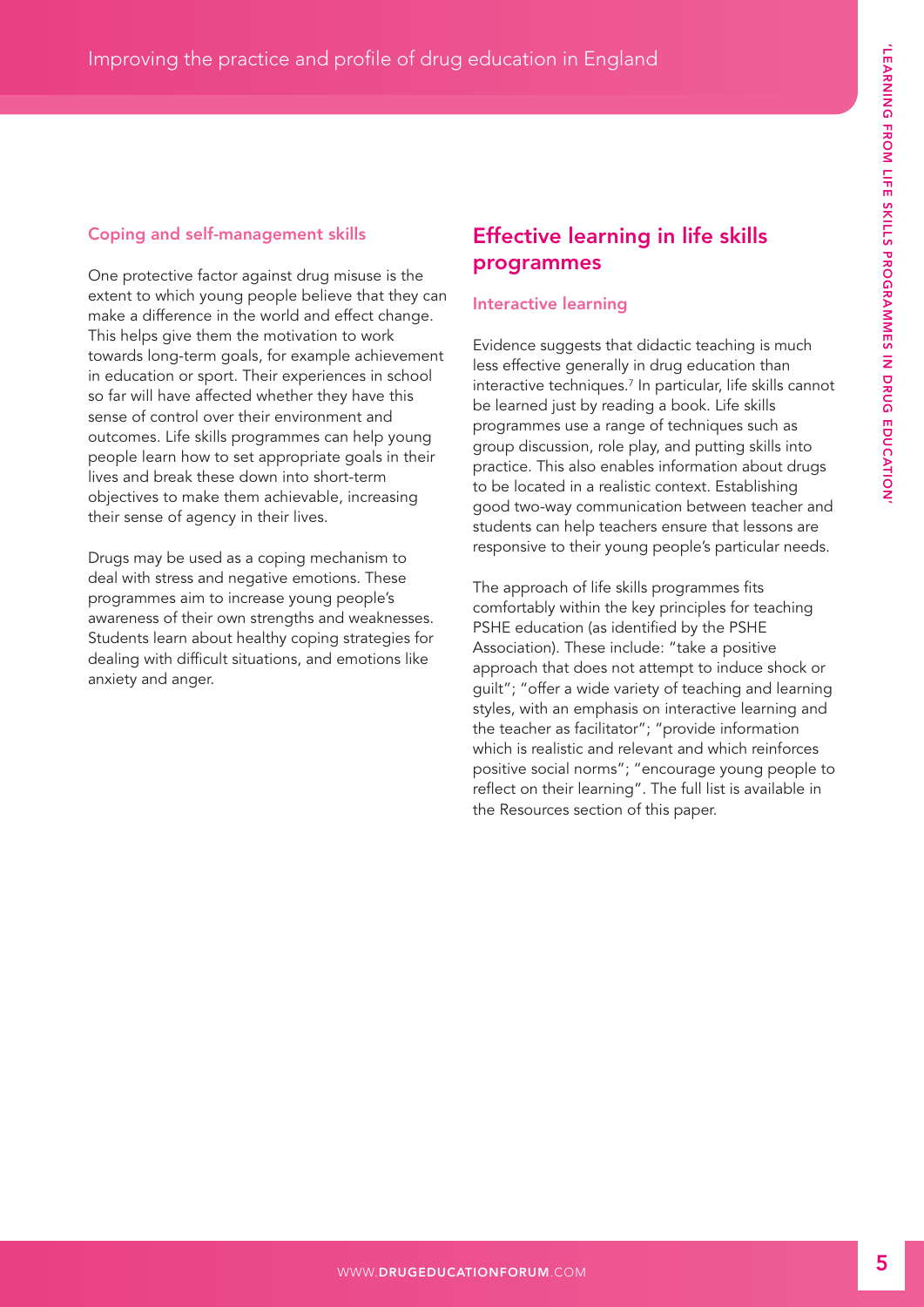### Learning as a long-term process

The Unplugged programme takes place over 12 lessons. The Life Skills Training elementary programme (KS2) has 24 lessons over three years, while the middle school programme (KS3) has 21 essential lessons and nine optional ones over three years. This contrasts with the all-too-common practice in UK schools of teaching drug education in one-off 'drop-down' days. An important element of all lessons is the reflection sessions at the end, while homework can both build learning and be a means of involving parents in drug education.

## Teachers trained and supported

Although PSHE education is most effectively delivered by teachers who are well-qualified in the subject, in a significant proportion of schools all or the majority of PSHE is taught by non-specialists.<sup>8</sup> In those life skills programmes which have been evaluated and have shown a significant impact, thorough initial training and ongoing provision of support to teachers are considered an essential to successful programme delivery. Government advises schools to include specific continuing professional development opportunities for drug education within their drugs policy.<sup>9</sup>

## Adapting Unplugged: In:tuition

Drinkaware have developed a life skills programme for ages 9-14 aiming to delay the age of first drink (currently around 13). They used Unplugged as a framework, with lessons on the same themes, for example selfesteem, identity, social norms, motivation and goals, peer pressure and coping strategies: but adapted the programme to include a primary school element. Its theme is alcohol, but its focus is wider, addressing a range of relevant personal needs in an age sensitive way. The activities were also changed significantly, with a focus on innovative digital tools to engage young people. The In:tuition programme is currently being piloted in 40 schools across the UK.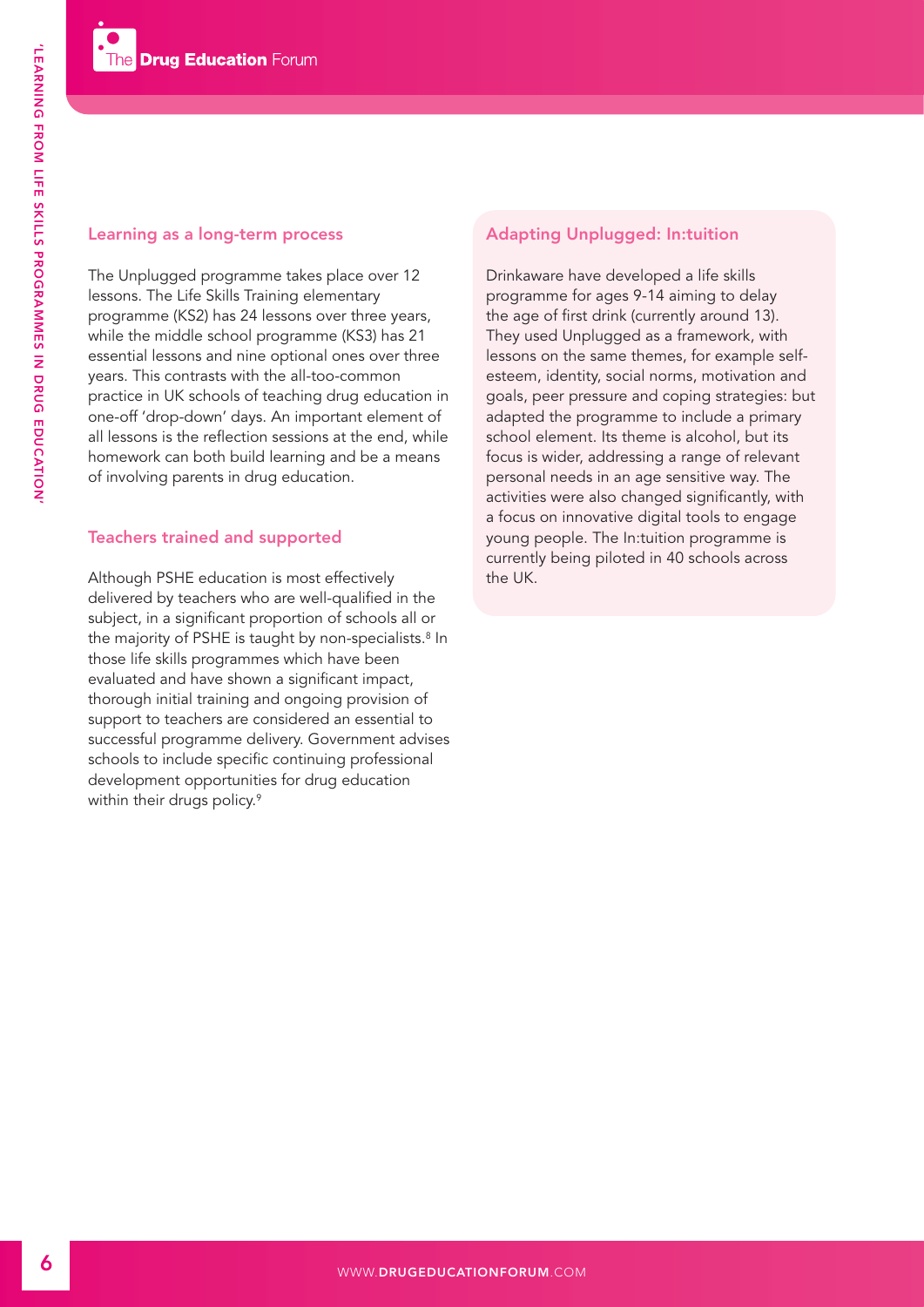## Resources

- English translations of the Unplugged teacher and student materials can be downloaded from [www.eudap.net](http://www.eudap.net)
- [www.lifeskillstraining.com ha](http://www.lifeskillstraining.com)s general information about Life Skills Training, although the materials are only available under licence.
- In:tuition materials are available from [www.intuitionkit.com](http://www.intuitionkit.com)
- PSHE Association Ten principles of PSHE education<http://bit.ly/x6ZLml>
- McAlaney, J., Bewick, B. and Bauerle, J. (2010) Social Norms Guidebook: A guide to implementing the social norms approach in the UK. University of Bradford, University of Leeds, Department of Health [www.normativebeliefs.org.uk/Guidebook.pdf](http://www.normativebeliefs.org.uk/Guidebook.pdf)

## Many thanks to the following for their help and advice:

The Drug Education Forum Advisory Group Lizzie Jeans, Drinkaware Colin Noble John Rees